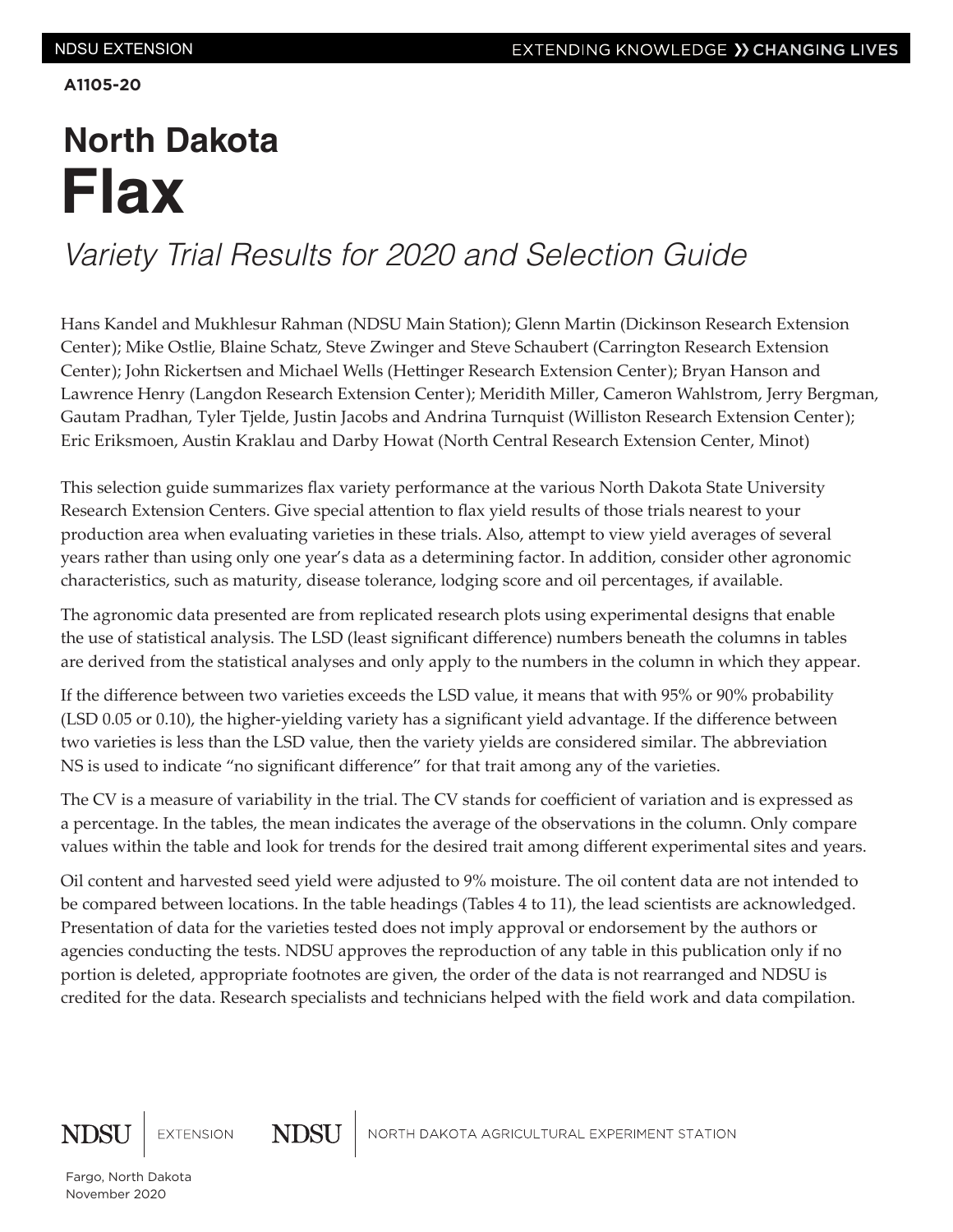We acknowledge support from AmeriFlax for the statewide flax variety trials and compilation and printing of data in the annual flax variety selection guide. The assistance given by many secretaries in entering data in respective portions of the document is very much appreciated. A special thank you goes to Lisa Johnson, Extension Plant Sciences secretary, for assisting in the compilation of this publication.

- Table 1. Selected Flax Variety Descriptions Tested in 2020 in North Dakota.
- Table 2. Yield of Flax Varieties at Six Locations in North Dakota, 2018-2020.
- Table 3. Test Weight and Oil Content of Flax Varieties at Six Locations in North Dakota, 2020.
- Table 4. 2020 Flax Carrington.
- Table 5. 2020 Flax Organic Carrington.
- Table 6. 2020 Flax Dickinson.
- Table 7. 2020 Flax Langdon.
- Table 8. 2020 Flax Dryland Williston.
- Table 9. 2020 Flax Irrigated Williston.
- Table 10. 2020 Flax Minot.
- Table 11. 2020 Flax Hettinger.

| Table 1. Selected Flax Variety Descriptions Tested in 2020 in North Dakota. |                        |                   |                   |              |           |                   |                   |  |  |  |  |
|-----------------------------------------------------------------------------|------------------------|-------------------|-------------------|--------------|-----------|-------------------|-------------------|--|--|--|--|
|                                                                             |                        |                   |                   |              |           | Plant Height      |                   |  |  |  |  |
|                                                                             |                        | Year              | Days to Flower    | Seed         | Plant     | inch              | Fusarium          |  |  |  |  |
| Variety <sup>1</sup>                                                        | Origin $2$             | Released          | Avg. <sup>3</sup> | Color        | Height    | Avg. <sup>3</sup> | Wilt <sup>4</sup> |  |  |  |  |
| <b>AAC</b> Bright                                                           | Can.                   | 2017              | 46                | Yellow       | Tall      | 24                | $MS/S^5$          |  |  |  |  |
| Aquarius                                                                    | Pulse USA <sup>6</sup> |                   | 41                | <b>Brown</b> | Med.short | 17                | <b>MR</b>         |  |  |  |  |
| <b>Bison</b>                                                                | ND                     | 1926              | 47                | <b>Brown</b> | Med.tall  | 22                | <b>MR</b>         |  |  |  |  |
| Carter                                                                      | ND                     | 2004              | 47                | Yellow       | Med.tall  | 19                | $MS/S^5$          |  |  |  |  |
| CDC Buryu                                                                   | Can.                   | 2016              | 47                | <b>Brown</b> | Med.tall  | 22                | MR                |  |  |  |  |
| CDC Dorado                                                                  | Can.                   | 2017              | 42                | Yellow       | Med.tall  | 19                | MS <sup>5</sup>   |  |  |  |  |
| <b>CDC</b> Glas                                                             | Can.                   | 2012              | 49                | <b>Brown</b> | Tall      | 23                | MS <sup>5</sup>   |  |  |  |  |
| CDC Neela                                                                   | Can.                   | 2013              | 47                | <b>Brown</b> | Med.tall  | 20                | <b>MR</b>         |  |  |  |  |
| <b>CDC</b> Plava                                                            | Can.                   | 2015              | 46                | <b>Brown</b> | Med.tall  | 20                | <b>MR</b>         |  |  |  |  |
| CDC Rowland                                                                 | Can.                   | 2018              | 46                | <b>Brown</b> | Med.tall  | 22                | MR                |  |  |  |  |
| Gold ND                                                                     | ND                     | 2014              | 48                | Yellow       | Med.tall  | 22                | MR/R              |  |  |  |  |
| Lion                                                                        | Pulse USA <sup>6</sup> | $\qquad \qquad -$ | 44                | <b>Brown</b> | Med.short | 17                | <b>MR</b>         |  |  |  |  |
| ND Hammond                                                                  | ND                     | 2018              | 46                | <b>Brown</b> | Med.      | 19                | MS                |  |  |  |  |
| Omega                                                                       | ND                     | 1989              | 47                | Yellow       | Med.      | 18                | MS <sup>5</sup>   |  |  |  |  |
| Prairie Thunder                                                             | Can.                   | 2006              | 48                | <b>Brown</b> | Med.tall  | 22                | <b>MR</b>         |  |  |  |  |
| Webster                                                                     | <b>SD</b>              | 1998              | 48                | <b>Brown</b> | Med.tall  | 21                | <b>MR</b>         |  |  |  |  |
| York                                                                        | ND                     | 2002              | 45                | <b>Brown</b> | Med.tall  | 21                | MR/R              |  |  |  |  |

 $<sup>1</sup>$ All varieties have resistance to prevalent races of rust; all have good oil yield and oil quality.</sup>

<sup>2</sup>Can. = Canada; ND = North Dakota State University; SD = South Dakota State University.

<sup>3</sup> Based on Carrigton in 2020.

 $4 R$  = resistant; MR = moderately resistant; MS = moderately susceptible: S = susceptible.

<sup>5</sup>This variety had fusarium wilt within the 2020 CREC flax variety trial, and rating has been adjusted to a lower rating.

<sup>6</sup>Company entering variety into the trial at Carrington.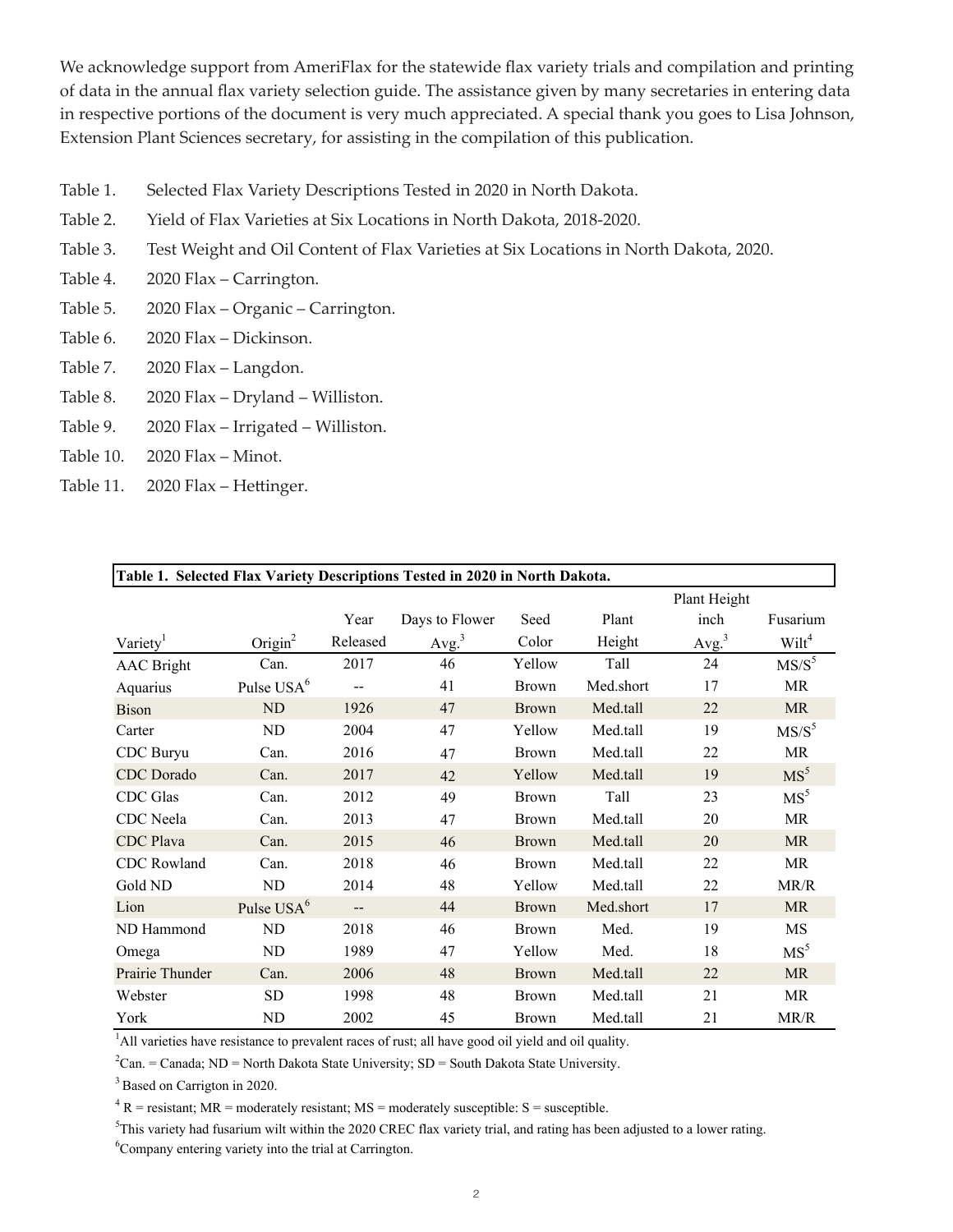| Table 2. Yield of Flax Varieties at Six Locations in North Dakota, 2018-2020. |      |                          |                |      |                                   |      |                          |           |                          |      |                          |      |                          |
|-------------------------------------------------------------------------------|------|--------------------------|----------------|------|-----------------------------------|------|--------------------------|-----------|--------------------------|------|--------------------------|------|--------------------------|
|                                                                               |      | Carrington               | Dickinson      |      | <b>Hettinger</b>                  |      | Langdon                  |           | <b>Minot</b>             |      | <b>Williston dryland</b> |      | Average N.D.             |
|                                                                               |      | 3 Yr.                    |                |      | 3 Yr.                             |      | 3 Yr.                    |           | 3 Yr.                    |      | 3 Yr.                    |      | 3 Yr.                    |
| Variety                                                                       | 2020 | Avg.                     | 2020           | 2020 | Avg.                              | 2020 | Avg.                     | 2020      | Avg.                     | 2020 | Avg.                     | 2020 | Avg.                     |
|                                                                               |      | $---(bu/a)---$           | $---(bu/a)---$ |      | $---(bu/a)---$                    |      | $---(bu/a)---$           |           | $---(bu/a)---$           |      | $--(bu/a)---$            |      | $---(bu/a)---$           |
| AAC Bright <sup>1</sup>                                                       | 25.1 | $\overline{\phantom{a}}$ | 20.1           | 12.5 | $\overline{\phantom{a}}$          | 51.4 | $\overline{\phantom{a}}$ | 22.9      | $\overline{\phantom{a}}$ | 14.9 | $\overline{\phantom{m}}$ | 24.5 | $\overline{\phantom{a}}$ |
| <b>Bison</b>                                                                  | 18.4 | 26.1                     | 22.1           | 14.9 | 18.4                              | 40.6 | 40.2                     | 22.5      | 22.1                     | 17.8 | 15.3                     | 22.7 | 24.4                     |
| $\text{Carter}^1$                                                             | 19.9 | 27.0                     | 20.0           | 14.1 | 18.9                              | 43.4 | 41.1                     | 22.5      | 21.2                     | 14.2 | 14.7                     | 22.3 | 24.6                     |
| CDC Buryu                                                                     | 17.9 | $- -$                    | 22.9           | 13.1 | $\overline{\phantom{a}}$          | 39.7 | $\overline{\phantom{a}}$ | 18.3      | $- -$                    | 17.3 | 22.1                     | 21.5 | $\overline{\phantom{a}}$ |
| $CDC$ Dorado                                                                  | 16.2 | $- -$                    | 17.9           | 13.9 | $\overline{\phantom{a}}$          | 37.6 | $\overline{\phantom{a}}$ | 26.0      | $- -$                    | 18.2 | $\overline{\phantom{m}}$ | 21.6 | $\overline{\phantom{a}}$ |
| <b>CDC</b> Glas                                                               | 21.3 | $\overline{\phantom{a}}$ | 19.7           | 15.0 | 20.1                              | 49.6 | 44.7                     | 23.4      | 24.3                     | 16.3 | 17.6                     | 24.2 | $\overline{\phantom{a}}$ |
| CDC Neela                                                                     | 22.8 | 30.0                     | 22.7           | 16.1 | 20.9                              | 43.4 | 41.4                     | 25.1      | 26.4                     | 14.6 | 15.9                     | 24.1 | 26.9                     |
| CDC Plava                                                                     | 22.0 | $\overline{\phantom{a}}$ | 18.4           | 16.2 | $\overline{\phantom{a}}$          | 38.7 | $\overline{\phantom{a}}$ | 22.3      | $\overline{\phantom{a}}$ | 19.9 | $\overline{\phantom{a}}$ | 22.9 | $\overline{\phantom{a}}$ |
| Gold $ND1$                                                                    | 19.2 | 24.5                     | 19.1           | 13.9 | 18.4                              | 47.7 | 44.0                     | 23.8      | 21.7                     | 12.7 | 14.3                     | 22.7 | 24.6                     |
| ND Hammond                                                                    | 19.1 | 27.7                     | 19.2           | 13.2 | $\overline{\phantom{a}}$          | 39.5 | 39.0                     | 23.6      | 21.2                     | 16.2 | 14.6                     | 21.8 | $\overline{\phantom{a}}$ |
| Omega <sup>1</sup>                                                            | 12.7 | 20.6                     | 19.0           | 16.3 | 18.2                              | 40.2 | 39.1                     | 20.2      | 20.3                     | 15.0 | 19.2                     | 20.6 | 23.5                     |
| Prairie Thunder                                                               | 19.0 | 26.3                     | 22.8           | 17.9 | 21.3                              | 43.7 | 43.1                     | 21.6      | 21.7                     | 18.5 | 16.3                     | 23.9 | 25.7                     |
| Webster                                                                       | 22.6 | 27.5                     | 22.2           | 14.8 | 19.6                              | 45.5 | 43.9                     | 20.0      | 20.6                     | 18.7 | 15.1                     | 24.0 | 25.3                     |
| York                                                                          | 19.7 | 27.8                     | 20.6           | 17.2 | 20.2                              | 47.9 | 44.3                     | 19.1      | 19.3                     | 17.0 | 17.1                     | 23.6 | 25.7                     |
| Mean                                                                          | 19.7 | 26.4                     | 20.5           | 14.9 | 19.6                              | 43.5 | 42.1                     | 22.2      | 21.9                     | 16.5 | 16.6                     | 22.9 | 25.1                     |
| $CV\%$                                                                        | 18.7 | $\overline{\phantom{a}}$ | 10.9           | 11.3 | $\hspace{0.05cm} \dashrightarrow$ | 5.2  | $\overline{\phantom{a}}$ | 14.0      | $- -$                    | 19.0 | $\qquad \qquad -$        | 11.5 | 7.5                      |
| $LSD$ 0.05                                                                    | 5.9  | $\qquad \qquad -$        | 3.7            | 2.4  | $\overline{\phantom{a}}$          | 3.9  | $\qquad \qquad -$        | <b>NS</b> | $\overline{\phantom{a}}$ | 1.4  | $-$                      | 3.0  | 2.5                      |
| $LSD$ 0.10                                                                    | 5.0  | $-$                      | 3.1            | 2.0  | $-$                               | 3.3  | $-$                      | <b>NS</b> | $\overline{\phantom{0}}$ | 1.2  |                          | 2.5  | 2.0                      |

<sup>1</sup>Yellow seeded.

| Table 3. Test Weight and Oil Content of Flax Varieties at Six Locations in North Dakota, 2020. |                   |      |           |        |                  |          |              |      |                          |      |                                  |      |
|------------------------------------------------------------------------------------------------|-------------------|------|-----------|--------|------------------|----------|--------------|------|--------------------------|------|----------------------------------|------|
|                                                                                                | <b>Carrington</b> |      | Dickinson |        | <b>Hettinger</b> | Langdon  | <b>Minot</b> |      | <b>Williston dryland</b> |      | <b>Average N.D.</b> <sup>2</sup> |      |
| Variety                                                                                        | Test Wt.          | Oil  | Test Wt.  | Oil    | Oil              | Test Wt. | Test Wt.     | Oil  | Test Wt.                 | Oil  | Test Wt.                         | Oil  |
|                                                                                                | (lb/bu)           | (%)  | (lb/bu)   | $(\%)$ | (%)              | (lb/bu)  | (lb/bu)      | (%)  | (lb/bu)                  | (%)  | (lb/bu)                          | (%)  |
| AAC Bright <sup>1</sup>                                                                        | 48.4              | 41.7 | 52.1      | 46.6   | 46.4             | 51.1     | 53.4         | 43.6 | 50.7                     | 46.2 | 51.1                             | 44.9 |
| <b>Bison</b>                                                                                   | 51.8              | 39.7 | 53.6      | 43.5   | 43.8             | 53.3     | 54.0         | 44.0 | 52.7                     | 43.7 | 53.1                             | 42.9 |
| $\text{Carter}^1$                                                                              | 52.2              | 40.1 | 53.4      | 44.0   | 43.2             | 53.1     | 53.9         | 44.1 | 52.3                     | 43.5 | 53.0                             | 43.0 |
| CDC Buryu                                                                                      | 50.1              | 38.7 | 53.1      | 44.0   | 43.1             | 53.1     | 52.5         | 45.7 | 52.9                     | 43.8 | 52.3                             | 43.1 |
| $CDC$ Dorado $1$                                                                               | 49.9              | 40.7 | 53.1      | 44.6   | 44.6             | 52.8     | 53.4         | 44.2 | 52.3                     | 44.0 | 52.3                             | 43.6 |
| <b>CDC</b> Glas                                                                                | 49.3              | 41.0 | 52.2      | 44.2   | 44.5             | 52.0     | 53.4         | 42.8 | 51.9                     | 44.6 | 51.8                             | 43.4 |
| CDC Neela                                                                                      | 51.2              | 40.7 | 53.1      | 44.6   | 43.4             | 53.0     | 53.9         | 45.2 | 51.7                     | 44.2 | 52.6                             | 43.6 |
| <b>CDC</b> Plava                                                                               | 51.1              | 41.4 | 52.8      | 44.2   | 44.8             | 52.1     | 53.6         | 42.3 | 53.0                     | 44.5 | 52.5                             | 43.4 |
| Gold $ND1$                                                                                     | 52.0              | 41.0 | 53.3      | 45.2   | 44.1             | 53.4     | 52.4         | 43.8 | 52.4                     | 44.4 | 52.7                             | 43.7 |
| ND Hammond                                                                                     | 51.4              | 39.1 | 53.0      | 42.3   | 41.0             | 52.9     | 53.3         | 43.1 | 52.5                     | 42.5 | 52.6                             | 41.6 |
| Omega <sup>1</sup>                                                                             | 49.3              | 38.9 | 53.7      | 43.8   | 42.7             | 53.2     | 53.7         | 44.4 | 53.0                     | 43.2 | 52.6                             | 42.6 |
| Prairie Thunder                                                                                | 50.8              | 39.0 | 53.5      | 43.6   | 43.9             | 53.2     | 53.2         | 44.6 | 53.2                     | 43.1 | 52.8                             | 42.8 |
| Webster                                                                                        | 52.2              | 40.4 | 53.2      | 44.6   | 44.2             | 53.7     | 53.3         | 44.4 | 52.8                     | 44.4 | 53.0                             | 43.6 |
| York                                                                                           | 52.0              | 40.0 | 53.2      | 43.9   | 43.7             | 53.4     | 53.7         | 46.9 | 53.0                     | 43.6 | 53.0                             | 43.6 |
| Mean                                                                                           | 50.8              | 40.2 | 53.1      | 44.2   | 43.8             | 52.9     | 53.4         | 44.2 | 52.4                     | 44.0 | 52.5                             | 43.3 |
| $CV\%$                                                                                         | 2.4               | 1.6  | 0.8       | 0.9    | 1.0              | 0.5      | 2.2          | 1.4  | 1.0                      | 0.7  | 1.2                              | 1.9  |
| $LSD$ 0.05                                                                                     | 1.7               | 0.9  | 0.7       | 0.6    | 0.6              | 0.4      | <b>NS</b>    | 1.0  | 0.2                      | 0.1  | 0.8                              | 1.1  |
| $LSD$ 0.10                                                                                     | 1.4               | 0.7  | 0.6       | 0.5    | 0.5              | 0.4      | NS           | 0.8  | 0.2                      | 0.1  | 0.6                              | 0.9  |

<sup>1</sup>Yellow seeded.

 $2$ Test weight average of five dryland trials and oil average of five dryland trials.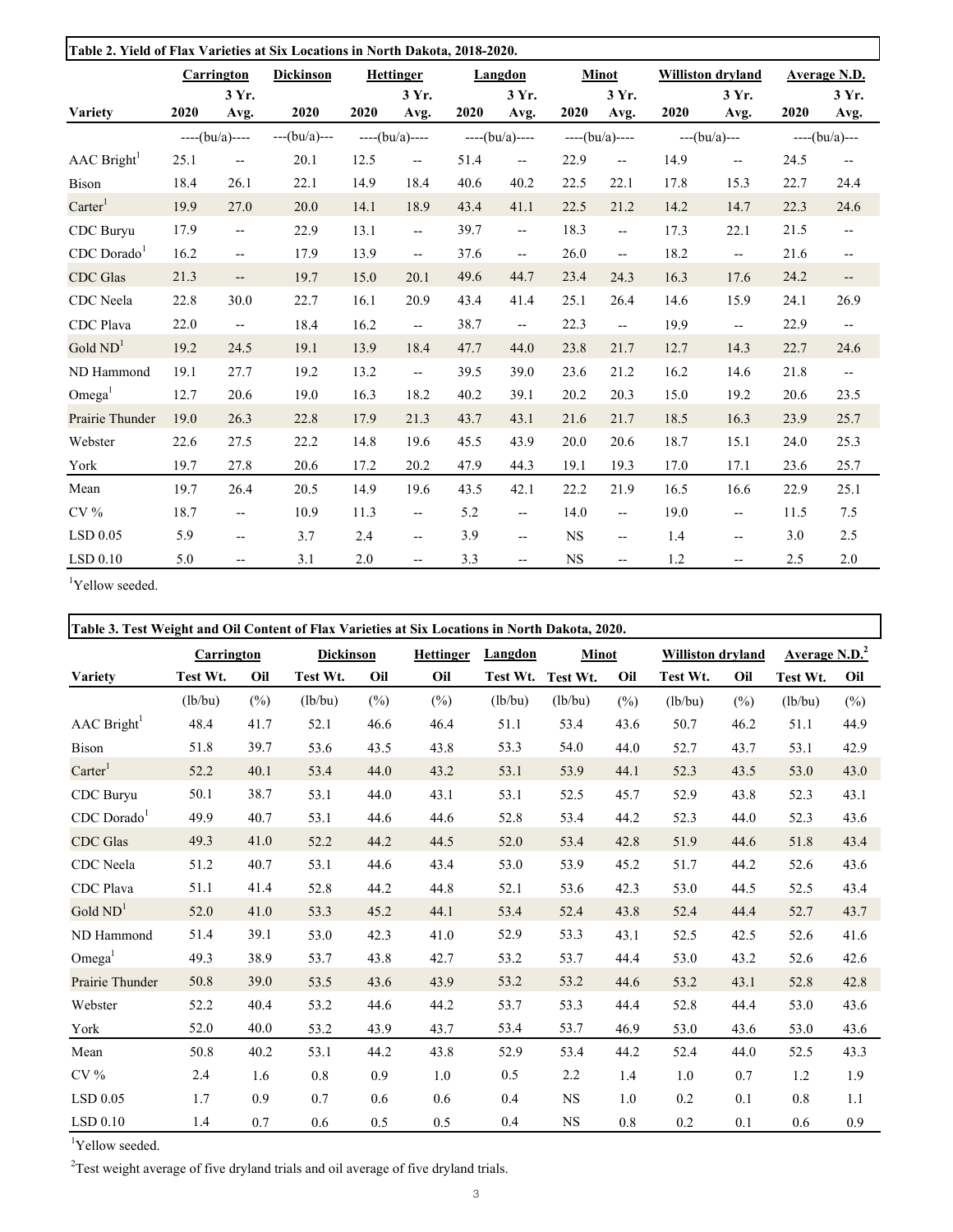|                           | Table 4. 2020 Flax - Carrington - Authors, M. Ostlie and B. Schatz. |           |        |         |         |      |                          |                          |  |  |  |
|---------------------------|---------------------------------------------------------------------|-----------|--------|---------|---------|------|--------------------------|--------------------------|--|--|--|
|                           | Days to                                                             | Days to   | Plant  | Oil     | Test    |      | Seed Yield               |                          |  |  |  |
| Variety                   | Flower                                                              | Maturity  | Height | Content | Weight  | 2020 | $2-yr.$ Avg.             | $3$ -yr. Avg.            |  |  |  |
|                           | $(DAP)^1$                                                           | $(DAP)^1$ | (inch) | $(\%)$  | (lb/bu) |      |                          | --(bu/a)---------------- |  |  |  |
| AAC Bright <sup>2</sup>   | 46                                                                  | 73        | 24     | 41.7    | 48.4    | 25.1 | 28.6                     |                          |  |  |  |
| Aquarius                  | 41                                                                  | 71        | 17     | 41.8    | 48.6    | 23.4 | $\overline{a}$           | --                       |  |  |  |
| <b>Bison</b>              | 47                                                                  | 77        | 22     | 39.7    | 51.8    | 18.4 | 22.8                     | 26.1                     |  |  |  |
| $\text{Carter}^2$         | 47                                                                  | 77        | 19     | 40.1    | 52.2    | 19.9 | 26.3                     | 27.0                     |  |  |  |
| CDC Buryu                 | 47                                                                  | 73        | 22     | 38.7    | 50.1    | 17.9 | 19.1                     | --                       |  |  |  |
| $CDC$ Dorado <sup>2</sup> | 42                                                                  | 71        | 19     | 40.7    | 49.9    | 16.2 | $\overline{\phantom{a}}$ | --                       |  |  |  |
| CDC Glas                  | 49                                                                  | 75        | 23     | 41.0    | 49.3    | 21.3 | 28.2                     | --                       |  |  |  |
| CDC Neela                 | 47                                                                  | 75        | 20     | 40.7    | 51.2    | 22.8 | 27.2                     | 30.0                     |  |  |  |
| <b>CDC</b> Plava          | 46                                                                  | 75        | 20     | 41.4    | 51.1    | 22.0 | 22.8                     | $\overline{\phantom{a}}$ |  |  |  |
| CDC Rowland               | 46                                                                  | 77        | 22     | 40.4    | 51.7    | 26.5 | $\overline{\phantom{a}}$ | $\overline{\phantom{m}}$ |  |  |  |
| Gold $ND2$                | 48                                                                  | 79        | 22     | 41.0    | 52.0    | 19.2 | 20.2                     | 24.5                     |  |  |  |
| Lion                      | 44                                                                  | 78        | 17     | 42.1    | 52.1    | 29.7 | $\overline{\phantom{a}}$ | --                       |  |  |  |
| ND Hammond                | 46                                                                  | 75        | 19     | 39.1    | 51.4    | 19.1 | 23.8                     | 27.7                     |  |  |  |
| Omega <sup>2</sup>        | 47                                                                  | 72        | 18     | 38.9    | 49.3    | 12.7 | 15.9                     | 20.6                     |  |  |  |
| Prairie Thunder           | 48                                                                  | 80        | 22     | 39.0    | 50.8    | 19.0 | 21.7                     | 26.3                     |  |  |  |
| Webster                   | 48                                                                  | 78        | 21     | 40.4    | 52.2    | 22.6 | 22.6                     | 27.5                     |  |  |  |
| York                      | 45                                                                  | 76        | 21     | 40.0    | 52.0    | 19.7 | 24.6                     | 27.8                     |  |  |  |
| Mean                      | 46                                                                  | 75        | 20     | 40.4    | 50.8    | 20.9 | 23.4                     | 26.4                     |  |  |  |
| CV <sub>0</sub>           | 2.0                                                                 | 2.6       | 10.6   | 1.6     | 2.4     | 18.7 | --                       | --                       |  |  |  |
| LSD 0.05                  | 1.3                                                                 | 2.8       | 3.1    | 0.9     | 1.7     | 5.9  | --                       | $- -$                    |  |  |  |
| LSD 0.10                  | 1.1                                                                 | 2.3       | 2.6    | 0.7     | 1.4     | 5.0  | --                       | --                       |  |  |  |

Planted: May 15. Harvested: Sept. 1. Previous crop: barley. lanted: May 15. Harvested: Sept. 1. Previous crop: barley.

 $1\text{DAP} = \text{Days}$  after planting.

 $2^2$ Yellow seeded.

| Table 5. 2020 Flax - Organic - Carrington - Authors, S. Zwinger and S. Schaubert. |           |             |        |         |      |                     |              |  |  |  |  |
|-----------------------------------------------------------------------------------|-----------|-------------|--------|---------|------|---------------------|--------------|--|--|--|--|
|                                                                                   | Days to   | Days to     | Plant  | Test    |      | Seed Yield          |              |  |  |  |  |
| Variety                                                                           | Flower    | Maturity    | Height | Weight  | 2020 | $2-yr.$ Avg.        | $3-yr.$ Avg. |  |  |  |  |
|                                                                                   | $(DAP)^1$ | $(DAP)^{1}$ | (inch) | (lb/bu) |      | $-(bu/a)$ --------- |              |  |  |  |  |
| CDC Melyn                                                                         | 47        | 86          | 25     | 50.6    | 8.3  | 7.1                 | 10.0         |  |  |  |  |
| CDC Neela                                                                         | 43        | 79          | 22     | 51.0    | 10.2 | 7.6                 | 11.6         |  |  |  |  |
| Gold $ND^2$                                                                       | 45        | 83          | 26     | 51.3    | 9.9  | 8.4                 | 12.0         |  |  |  |  |
| ND Hammond                                                                        | 43        | 80          | 23     | 50.3    | 10.0 | 8.1                 | 10.7         |  |  |  |  |
| Omega <sup>2</sup>                                                                | 40        | 76          | 21     | 51.8    | 9.5  | 8.1                 | 10.0         |  |  |  |  |
| Pembina                                                                           | 44        | 82          | 26     | 50.6    | 8.2  | 6.6                 | 9.6          |  |  |  |  |
| Prairie Thunder                                                                   | 41        | 78          | 20     | 51.0    | 6.3  | 5.6                 | 9.1          |  |  |  |  |
| York                                                                              | 43        | 83          | 21     | 51.9    | 12.1 | 10.5                | 13.5         |  |  |  |  |
| Mean                                                                              | 43        | 81          | 23     | 51.1    | 9.3  | 7.8                 | 10.8         |  |  |  |  |
| $CV\%$                                                                            | 0.9       | 0.9         | 3.6    | 1.0     | 9.3  | 9.6                 | 11.7         |  |  |  |  |
| $LSD$ 0.05                                                                        | 0.6       | 1.1         | 1.2    | 0.7     | 1.3  | 1.8                 | 2.2          |  |  |  |  |
| LSD 0.10                                                                          | 0.5       | 0.9         | 1.0    | 0.6     | 1.1  | 1.4                 | 1.8          |  |  |  |  |

Planted: May 18. Harvested: Aug. 20. Previous crop: oat. 1 DAP = Days after planting.

<sup>2</sup>Yellow seeded.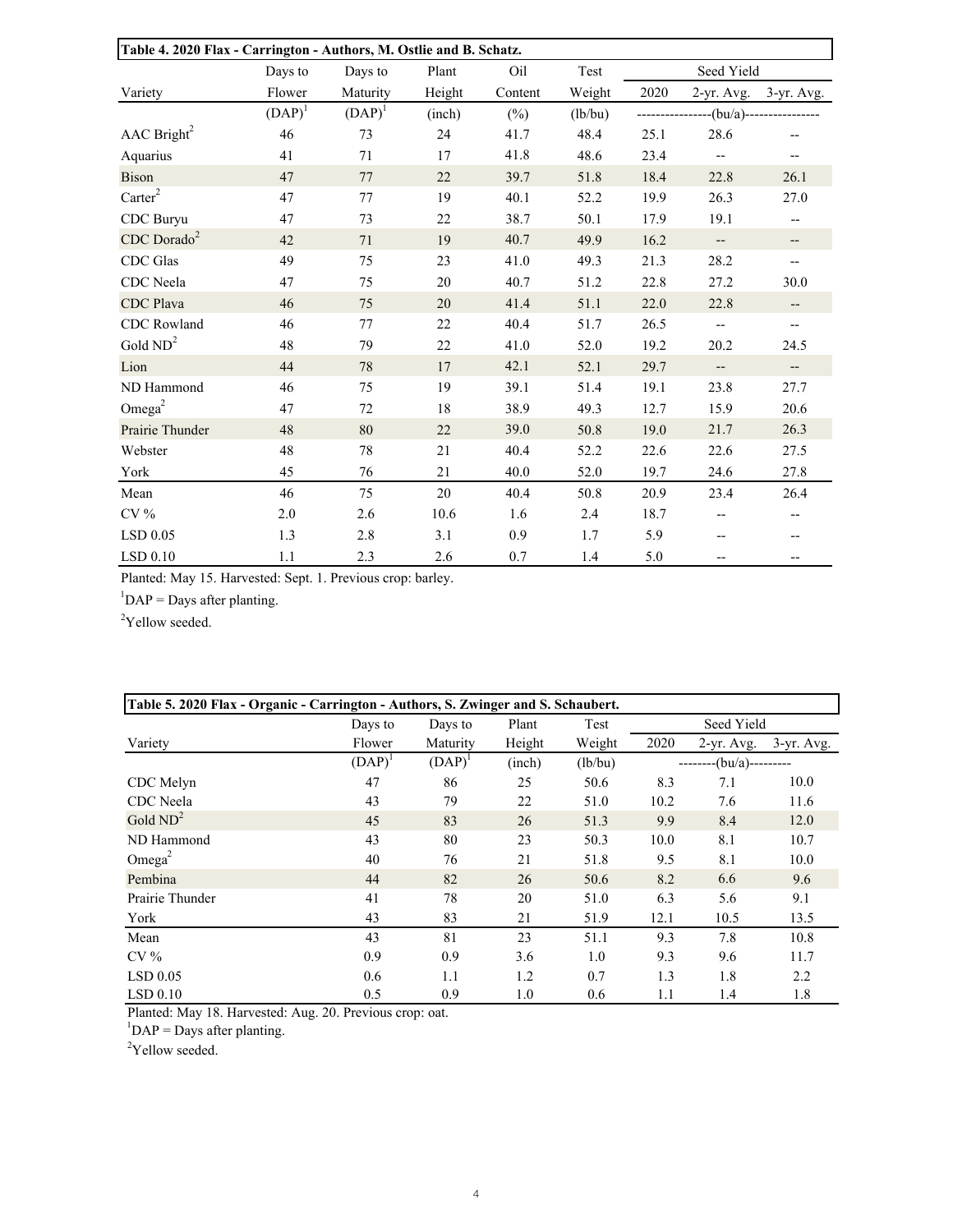| Table 6. 2020 Flax - Dickinson - Author, G. Martin. |           |           |        |         |         |      |            |                          |
|-----------------------------------------------------|-----------|-----------|--------|---------|---------|------|------------|--------------------------|
|                                                     | Days to   | Days to   | Plant  | Oil     | Test    |      | Seed Yield |                          |
| Variety                                             | Flower    | Mature    | Height | Content | Weight  | 2019 | 2020       | 2-yr. Avg.               |
|                                                     | $(DAP)^1$ | $(DAP)^1$ | (inch) | $(\%)$  | (lb/bu) |      |            | (bu/a)------------------ |
| $\rm{AAC}$ Bright <sup>2</sup>                      | 56        | 103       | 14     | 46.6    | 52.1    | 13.6 | 20.1       | 16.9                     |
| Bison                                               | 55        | 102       | 16     | 43.5    | 53.6    | 16.2 | 22.1       | 19.2                     |
| $\text{Carter}^2$                                   | 55        | 104       | 16     | 44.0    | 53.4    | 14.7 | 20.0       | 17.3                     |
| CDC Buryu                                           | 57        | 103       | 15     | 44.0    | 53.1    | 15.4 | 22.9       | 19.2                     |
| CDC Dorado                                          | 50        | 104       | 14     | 44.6    | 53.1    |      | 17.9       | $\overline{\phantom{a}}$ |
| CDC Glas                                            | 57        | 103       | 15     | 44.2    | 52.2    | 13.3 | 19.7       | 16.5                     |
| CDC Neela                                           | 55        | 103       | 15     | 44.6    | 53.1    | 13.9 | 22.7       | 18.3                     |
| CDC Plava                                           | 56        | 102       | 14     | 44.2    | 52.8    | 9.9  | 18.4       | 14.2                     |
| Gold $ND^2$                                         | 57        | 105       | 16     | 45.2    | 53.3    | 14.1 | 19.1       | 16.6                     |
| ND Hammond                                          | 56        | 105       | 17     | 42.3    | 53.0    | 11.0 | 19.2       | 15.1                     |
| Omega <sup>2</sup>                                  | 57        | 104       | 15     | 43.8    | 53.7    | 13.3 | 19.0       | 16.2                     |
| Prairie Thunder                                     | 56        | 105       | 18     | 43.6    | 53.5    | 15.9 | 22.8       | 19.4                     |
| Webster                                             | 55        | 105       | 17     | 44.6    | 53.2    | 13.9 | 22.2       | 18.1                     |
| York                                                | 55        | 103       | 15     | 43.9    | 53.2    | 18.4 | 20.6       | 19.5                     |
| Mean                                                | 55        | 104       | 16     | 44.2    | 53.1    | 14.1 | 20.5       | 17.4                     |
| $CV\%$                                              | 1.1       | 1.3       | 7.1    | 0.9     | 0.8     | 15.0 | 10.9       | 7.4                      |
| LSD 0.05                                            | 1.0       | 2.1       | 1.8    | 0.6     | 0.7     | 3.6  | 3.7        | 2.8                      |
| LSD 0.10                                            | 0.8       | 1.8       | 1.5    | 0.5     | 0.6     | 3.0  | 3.1        | 2.3                      |

Planted: April 30. Harvested: Sept. 3. Previous crop: oat.

 $1\text{DAP} = \text{Days}$  after planting.

 $2$ Yellow seeded.

| Table 7. 2020 Flax - Langdon - Authors, B. Hanson and L. Henry. |           |        |         |             |                          |            |            |                          |
|-----------------------------------------------------------------|-----------|--------|---------|-------------|--------------------------|------------|------------|--------------------------|
|                                                                 | Days to   | Plant  | Test    |             |                          | Seed Yield |            |                          |
| Variety                                                         | Flower    | Height | Weight  | 2018        | 2019                     | 2020       | 2-yr. Avg. | 3-yr. Avg.               |
|                                                                 | $(DAP)^1$ | (inch) | (lb/bu) |             |                          | -(bu/a)--- |            |                          |
| $\rm{AAC}$ Bright <sup>2</sup>                                  | 49        | 25     | 51.1    |             | 38.0                     | 51.4       | 44.7       |                          |
| <b>Bison</b>                                                    | 46        | 26     | 53.3    | 40.0        | 40.1                     | 40.6       | 40.4       | 40.2                     |
| $\text{Carter}^2$                                               | 47        | 25     | 53.1    | 37.6        | 42.3                     | 43.4       | 42.9       | 41.1                     |
| CDC Buryu                                                       | 48        | 26     | 53.1    | $-$         | 41.6                     | 39.7       | 40.7       |                          |
| $CDC$ Dorado <sup>2</sup>                                       | 43        | 23     | 52.8    | $-\!$ $\!-$ | $\overline{\phantom{m}}$ | 37.6       |            |                          |
| <b>CDC</b> Glas                                                 | 51        | 25     | 52.0    | 43.0        | 41.6                     | 49.6       | 45.6       | 44.7                     |
| CDC Neela                                                       | 50        | 24     | 53.0    | 37.6        | 43.2                     | 43.4       | 43.3       | 41.4                     |
| CDC Plava                                                       | 46        | 26     | 52.1    | $ \!-$      | 39.7                     | 38.7       | 39.2       | $\overline{\phantom{a}}$ |
| Gold $ND^2$                                                     | 49        | 23     | 53.4    | 43          | 41.2                     | 47.7       | 44.5       | 44.0                     |
| ND Hammond                                                      | 46        | 23     | 52.9    | 39.2        | 38.4                     | 39.5       | 39.0       | 39.0                     |
| Omega <sup>2</sup>                                              | 45        | 20     | 53.2    | 38.5        | 38.5                     | 40.2       | 39.4       | 39.1                     |
| Prairie Thunder                                                 | 50        | 28     | 53.2    | 43.1        | 42.6                     | 43.7       | 43.2       | 43.1                     |
| Webster                                                         | 50        | 26     | 53.7    | 44.2        | 42.0                     | 45.5       | 43.8       | 43.9                     |
| York                                                            | 47        | 25     | 53.4    | 41.7        | 43.2                     | 47.9       | 45.6       | 44.3                     |
| Mean                                                            | 48        | 25     | 53.1    | 42.2        | 40.8                     | 45.4       | 42.5       | 42.1                     |
| $CV\%$                                                          | 1.8       | 6.9    | 0.5     | 7.9         | 5.8                      | 5.2        | 7.1        | 4.5                      |
| LSD 0.05                                                        | 1.4       | 2.8    | 0.4     | <b>NS</b>   | 3.9                      | 3.9        | 6.5        | 3.3                      |
| $LSD$ 0.10                                                      | 1.2       | 2.4    | 0.4     | NS          | 3.2                      | 3.3        | 5.3        | 2.7                      |

Planted: May 20. Harvested: Sept. 22.

 ${}^{1}$ DAP = Days after planting.

<sup>2</sup>Yellow seeded.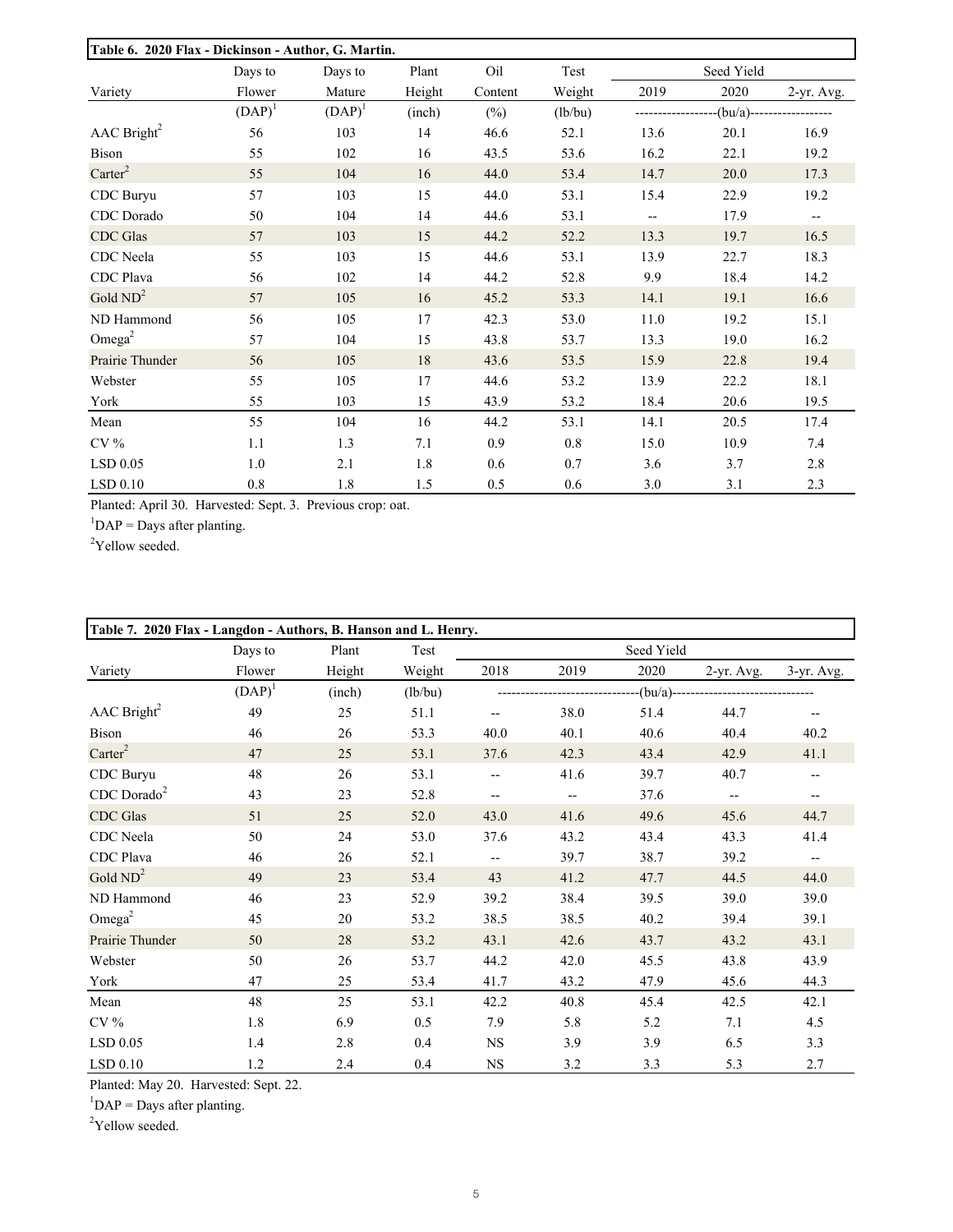|                                | Table 8. 2020 Flax - Dryland - Williston - Authors, M. Miller, C. Wahlstrom, J. Bergman and G. Pradhan. |           |        |         |         |      |                |                |  |  |
|--------------------------------|---------------------------------------------------------------------------------------------------------|-----------|--------|---------|---------|------|----------------|----------------|--|--|
|                                | Days to                                                                                                 | Days to   | Plant  | Test    | Oil     |      | Seed Yield     |                |  |  |
| Cultivar                       | Flower                                                                                                  | Maturity  | Height | Weight  | Content | 2020 | 2-yr. Avg.     | $3$ -yr. Avg.  |  |  |
|                                | $(DAP)^1$                                                                                               | $(DAP)^1$ | (inch) | (lb/bu) | $(\%)$  |      | $-(bu/a)$ ---- |                |  |  |
| $\rm{AAC}$ Bright <sup>2</sup> | 51                                                                                                      | 94        | 20     | 50.7    | 46.2    | 14.9 |                | --             |  |  |
| <b>Bison</b>                   | 50                                                                                                      | 93        | 21     | 52.7    | 43.7    | 17.8 | 15.2           | 15.3           |  |  |
| $\text{Carter}^2$              | 50                                                                                                      | 97        | $22\,$ | 52.3    | 43.5    | 14.2 | 14.0           | 14.7           |  |  |
| CDC Buryu                      | 50                                                                                                      | 94        | 20     | 52.9    | 43.8    | 17.3 | 22.1           | 22.1           |  |  |
| $CDC$ Dorado <sup>2</sup>      | 46                                                                                                      | 92        | 19     | 52.3    | 44.0    | 18.2 | --             | $\overline{a}$ |  |  |
| <b>CDC</b> Glas                | 51                                                                                                      | 94        | 23     | 51.9    | 44.6    | 16.3 | 18.8           | 17.6           |  |  |
| CDC Neela                      | 52                                                                                                      | 96        | 21     | 51.7    | 44.2    | 14.6 | 15.4           | 15.9           |  |  |
| CDC Plava                      | 52                                                                                                      | 94        | 20     | 53.0    | 44.5    | 19.9 | 24.3           | --             |  |  |
| Gold $ND^2$                    | 52                                                                                                      | 96        | 23     | 52.4    | 44.4    | 12.7 | 13.3           | 14.3           |  |  |
| ND Hammond                     | 51                                                                                                      | 95        | 23     | 52.5    | 42.5    | 16.2 | 16.1           | 14.6           |  |  |
| Omega <sup>2</sup>             | 53                                                                                                      | 95        | 22     | 53.0    | 43.2    | 15.0 | 18.4           | 19.2           |  |  |
| Prairie Thunder                | 52                                                                                                      | 95        | 23     | 53.2    | 43.1    | 18.5 | 18.9           | 16.3           |  |  |
| Webster                        | 51                                                                                                      | 94        | 21     | 52.8    | 44.4    | 18.7 | 15.9           | 15.1           |  |  |
| York                           | 50                                                                                                      | 94        | 22     | 53.0    | 43.6    | 17.0 | 16.6           | 17.1           |  |  |
| Mean                           | 51                                                                                                      | 94        | 21     | 52.4    | 44.0    | 16.5 | 17.4           | 16.6           |  |  |
| $CV\%$                         | 1.9                                                                                                     | 1.8       | 8.3    | 1.0     | 0.7     | 19.0 |                | --             |  |  |
| $LSD$ 0.05                     | 0.5                                                                                                     | 0.8       | 0.8    | 0.2     | 0.1     | 1.4  |                |                |  |  |
| LSD 0.10                       | 0.4                                                                                                     | 0.7       | 0.7    | 0.2     | 0.1     | 1.2  | --             |                |  |  |

Planted: May 5. Harvested: Aug. 25. Previous crop: wheat.<br><sup>1</sup>DAP = Days after planting.<br><sup>2</sup>Yellow seeded. Planted: May 5. Harvested: Aug. 25. Previous crop: wheat.

 $\text{DAP} = \text{Days after planning.}$ 

 $\text{P}\text{P}$  and  $\text{P}$  seeded.

|                           | Table 9. 2020 Flax - Irrigated - Williston - Authors, T. Tjelde, J. Jacobs and A. Turnquist. |           |                    |        |         |      |                          |                          |  |  |
|---------------------------|----------------------------------------------------------------------------------------------|-----------|--------------------|--------|---------|------|--------------------------|--------------------------|--|--|
|                           | Days to                                                                                      | Days to   | Plant              | Plant  | Test    |      | Seed Yield               |                          |  |  |
| Cultivar                  | Flower                                                                                       | Maturity  | Lodge <sup>1</sup> | Height | Weight  | 2020 |                          | 2-yr. Avg. 3-yr. Avg.    |  |  |
|                           | $(DAP)^2$                                                                                    | $(DAP)^2$ | $(0-9)$            | (inch) | (lb/bu) |      | $-(bu/a)$ --             |                          |  |  |
| $AAC$ Bright <sup>3</sup> | 55                                                                                           | 93        | $\boldsymbol{0}$   | 28     | 49.9    | 41.6 |                          |                          |  |  |
| <b>Bison</b>              | 54                                                                                           | 95        | $\overline{0}$     | 29     | 51.4    | 44.7 | 41.7                     | 35.1                     |  |  |
| CDC Buryu                 | 51                                                                                           | 91        | $\mathbf{1}$       | 28     | 50.8    | 46.0 |                          | --                       |  |  |
| $CDC$ Dorado <sup>3</sup> | 52                                                                                           | 91        | $\boldsymbol{0}$   | 24     | 51.4    | 42.0 |                          |                          |  |  |
| CDC Glas                  | 57                                                                                           | 94        | $\overline{0}$     | 29     | 50.1    | 45.3 | 33.2                     | 30.1                     |  |  |
| <b>CDC</b> Neela          | 54                                                                                           | 93        | $\mathbf{0}$       | 28     | 51.7    | 44.2 | --                       | --                       |  |  |
| CDC Playa                 | 54                                                                                           | 91        | 1                  | 26     | 51.1    | 44.9 | $\sim$                   | --                       |  |  |
| Gold $ND^3$               | 59                                                                                           | 96        | $\theta$           | 30     | 52.7    | 41.1 | 36.1                     | 31.5                     |  |  |
| ND Hammond                | 53                                                                                           | 96        | $\overline{0}$     | 27     | 51.7    | 41.6 | 38.4                     | 33.4                     |  |  |
| Omega <sup>3</sup>        | 54                                                                                           | 94        | $\boldsymbol{0}$   | 25     | 52.7    | 41.5 | $\overline{\phantom{a}}$ | $\overline{a}$           |  |  |
| Prairie Thunder           | 55                                                                                           | 96        | $\boldsymbol{0}$   | 30     | 52.0    | 41.9 | 40.0                     | 33.2                     |  |  |
| Webster                   | 56                                                                                           | 96        | $\mathbf{1}$       | 31     | 52.0    | 38.5 | $\overline{\phantom{a}}$ | $\overline{\phantom{a}}$ |  |  |
| York                      | 54                                                                                           | 94        | 1                  | 28     | 52.2    | 41.9 | 37.3                     | 32.5                     |  |  |
| Mean                      | 54                                                                                           | 94        | 0.3                | 28     | 51.5    | 42.7 | 37.8                     | 30.6                     |  |  |
| $CV\%$                    | 4.8                                                                                          | 2.7       | 159                | 5.1    | 1.3     | 8.8  |                          | --                       |  |  |
| LSD 0.05                  | 3.7                                                                                          | 3.7       | 0.6                | 2.1    | 1.1     | 5.4  |                          |                          |  |  |
| LSD 0.10                  | 3.1                                                                                          | 3.0       | 0.5                | 1.7    | 0.9     | 4.5  |                          |                          |  |  |

LSD 0.10  $\qquad 3.1 \qquad 3.0$ <br>Planted: May 5. Harvested: Aug. 24. Previous crop: durum.

<sup>1</sup>Lodging: 0 = none, 9 = lying flat on the ground.<br><sup>2</sup>DAP = Days after planting.

<sup>3</sup>Yellow seeded.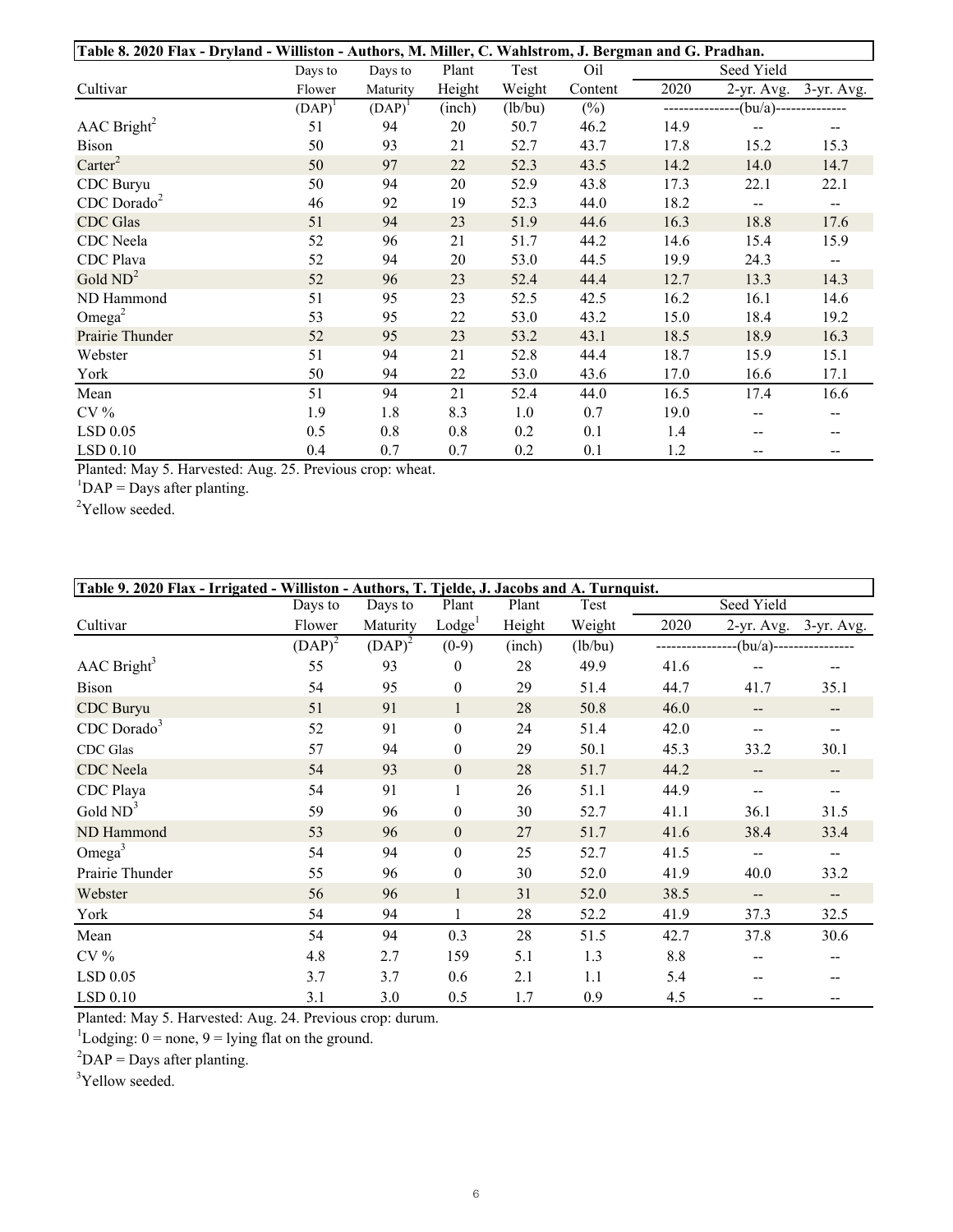| Table 10. 2020 Flax - Minot - Authors, E. Eriksmoen, A. Kraklau and D. Howat. |           |        |         |           |           |                   |
|-------------------------------------------------------------------------------|-----------|--------|---------|-----------|-----------|-------------------|
|                                                                               | Days to   | Plant  | Oil     | Test      |           | Seed Yield        |
| Variety                                                                       | Flower    | Height | Content | Weight    | 2020      | $3$ -yr. Avg. $1$ |
|                                                                               | $(DAP)^2$ | (inch) | $(\%)$  | (lb/bu)   |           | $------(bu/a)---$ |
| AAC Bright <sup>3</sup>                                                       | 44        | 22     | 43.6    | 53.4      | 22.9      |                   |
| Bison                                                                         | 46        | 23     | 44.0    | 54.0      | 22.5      | 22.1              |
| $\text{Carter}^3$                                                             | 46        | 22     | 44.1    | 53.9      | 22.5      | 21.2              |
| CDC Buryu                                                                     | 43        | 19     | 45.7    | 52.5      | 18.3      | --                |
| $CDC$ Dorado <sup>3</sup>                                                     | 45        | 20     | 44.2    | 53.4      | 26.0      | --                |
| <b>CDC</b> Glas                                                               | 45        | 20     | 42.8    | 53.4      | 23.4      | 24.3              |
| CDC Neela                                                                     | 46        | 23     | 45.2    | 53.9      | 25.1      | 26.4              |
| CDC Plava                                                                     | 44        | 20     | 42.3    | 53.6      | 22.3      | --                |
| <b>CDC</b> Rowland                                                            | 46        | 23     | 44.7    | 54.2      | 22.6      | --                |
| Gold $ND3$                                                                    | 45        | 19     | 43.8    | 52.4      | 23.8      | 21.7              |
| ND Hammond                                                                    | 46        | 25     | 43.1    | 53.3      | 23.6      | 21.2              |
| Omega <sup>3</sup>                                                            | 47        | 25     | 44.4    | 53.7      | 20.2      | 20.3              |
| Prairie Thunder                                                               | 44        | 23     | 44.6    | 53.2      | 21.6      | 21.7              |
| Webster                                                                       | 45        | 20     | 44.4    | 53.3      | 20.0      | 20.6              |
| York                                                                          | 46        | 24     | 46.9    | 53.7      | 19.1      | 19.3              |
| Mean                                                                          | 45        | $22\,$ | 44.2    | 53.5      | 22.3      | 21.9              |
| $CV\%$                                                                        | 1.2       | 7.7    | 1.4     | 2.2       | 14.0      | 9.1               |
| $LSD$ 0.05                                                                    | 1.0       | 3.0    | 1.0     | NS        | <b>NS</b> | 3.4               |
| LSD 0.10                                                                      | 1.0       | 2.0    | 0.8     | <b>NS</b> | <b>NS</b> | 2.8               |

Planted: May 14. Harvested: Aug. 29. Previous crop: spring wheat.<br><sup>1</sup>Average of 2017, 2018 and 2020.<br><sup>2</sup>DAP = Days after planting. Planted: May 14. Harvested: Aug. 29. Previous crop: spring wheat.

Average of  $2017$ ,  $2018$  and  $2020$ .

 $P =$  Days after planting.

<sup>3</sup>Yellow seeded.

| Table 11. 2020 Flax - Hettinger - Authors, J. Rickertson and Michael Wells. |           |        |         |      |                            |                   |
|-----------------------------------------------------------------------------|-----------|--------|---------|------|----------------------------|-------------------|
|                                                                             | Days to   | Plant  | Oil     |      | Seed Yield                 |                   |
| Variety                                                                     | Flower    | Height | Content | 2020 | $2$ -yr. Avg. <sup>1</sup> | $3$ -yr. Avg. $2$ |
|                                                                             | $(DAP)^3$ | (inch) | $(\%)$  |      | $-(bu/a)$ --               |                   |
| AAC Bright <sup>4</sup>                                                     | 51        | 20     | 46.4    | 12.5 | --                         | --                |
| <b>Bison</b>                                                                | 47        | 21     | 43.8    | 14.9 | 18.3                       | 18.4              |
| $\text{Carter}^4$                                                           | 49        | 21     | 43.2    | 14.1 | 19.3                       | 18.9              |
| CDC Buryu                                                                   | 47        | 19     | 43.1    | 13.1 | --                         | $-$               |
| $CDC$ Dorado $4$                                                            | 46        | 17     | 44.6    | 13.9 | --                         | --                |
| <b>CDC</b> Glas                                                             | 50        | 22     | 44.5    | 15.0 | 19.6                       | 20.1              |
| CDC Neela                                                                   | 48        | 19     | 43.4    | 16.1 | 20.6                       | 20.9              |
| CDC Plava                                                                   | 51        | 21     | 44.8    | 16.2 | $-$                        | $-$               |
| Gold $ND^4$                                                                 | 50        | 21     | 44.1    | 13.9 | 18.0                       | 18.4              |
| ND Hammond                                                                  | 50        | 20     | 41.0    | 13.2 | 17.6                       | --                |
| Omega <sup>4</sup>                                                          | 51        | 21     | 42.7    | 16.3 | 17.6                       | 18.2              |
| Prairie Thunder                                                             | 51        | 23     | 43.9    | 17.9 | 22.5                       | 21.3              |
| Webster                                                                     | 50        | 21     | 44.2    | 14.8 | 19.4                       | 19.6              |
| York                                                                        | 50        | 19     | 43.7    | 17.2 | 20.6                       | 20.2              |
| Mean                                                                        | 49        | 20     | 43.8    | 14.9 | 19.3                       | 19.6              |
| $CV\%$                                                                      | 1.6       | 7.1    | 1.0     | 11.3 | 8.0                        | 7.9               |
| LSD 0.05                                                                    | 1.2       | 2.1    | 0.6     | 2.4  | 3.5                        | 2.7               |
| $LSD$ 0.10                                                                  | 1.0       | 1.7    | 0.5     | 2.0  | 2.8                        | 2.2               |

Planted: May 6. Harvested: Sept. 4. Previous crop: dry pea.

 $1$ Average of 2018 and 2020.

<sup>2</sup> Average of 2016, 2018 and 2020.

 ${}^{3}$ DAP = Days after planting.

4 Yellow seeded.